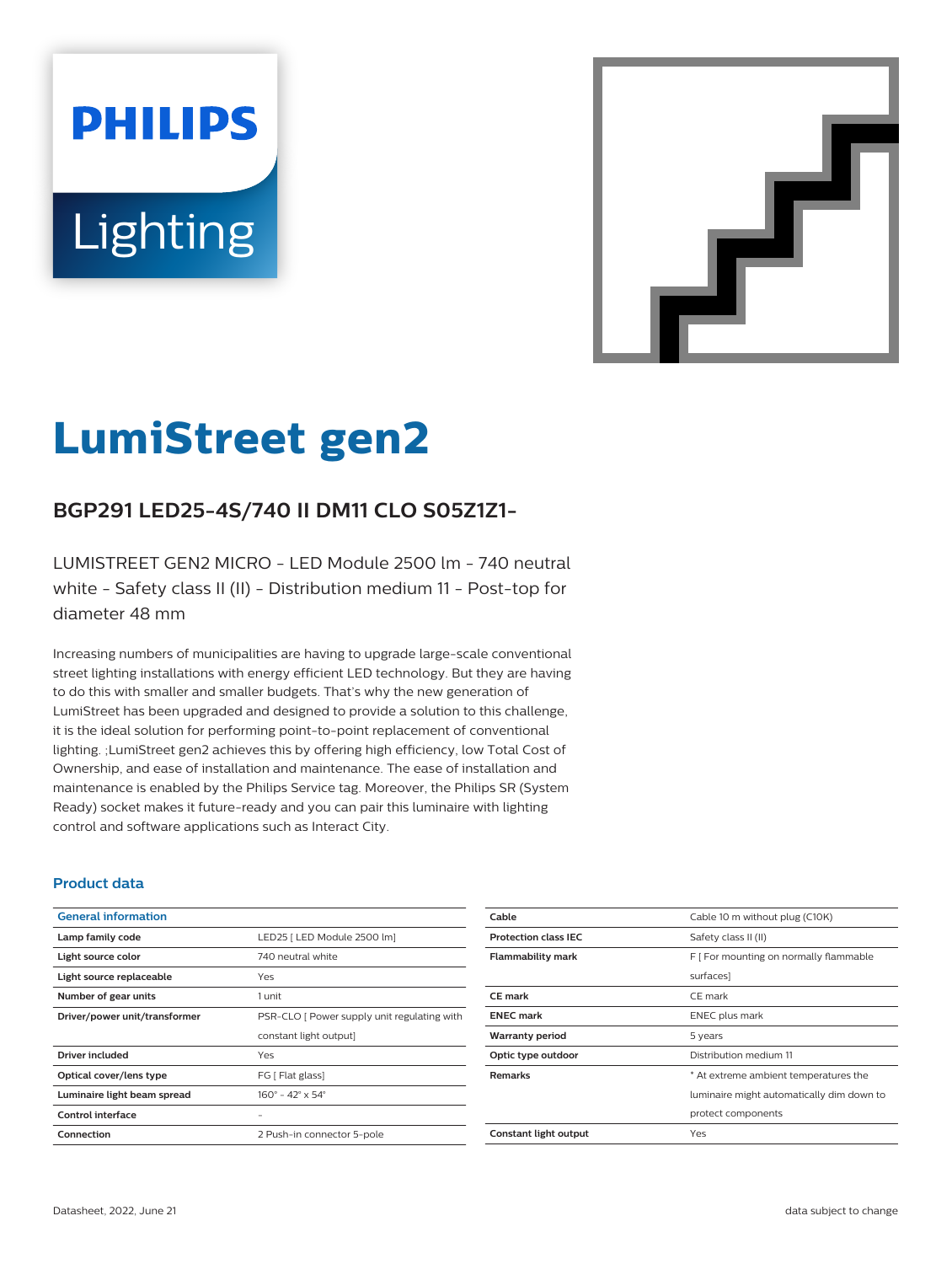### **LumiStreet gen2**

| Number of products on MCB of 16 A type 29 |                                                | Dimensions (Height x Width x Depth)             | 95 x 234 x 520 mm (3.7 x 9.2 x 20.5 in)       |
|-------------------------------------------|------------------------------------------------|-------------------------------------------------|-----------------------------------------------|
| в                                         |                                                |                                                 |                                               |
| <b>EU RoHS compliant</b>                  | Yes                                            | <b>Approval and application</b>                 |                                               |
| Light source engine type                  | LED                                            | Ingress protection code                         | IP66 [ Dust penetration-protected, jet-proof] |
| Service tag                               | Yes                                            | Mech. impact protection code                    | IK08 [5 J vandal-protected]                   |
| Serviceability class                      | Class A, luminaire is equipped with            | <b>Surge Protection (Common/Differential)</b>   | Luminaire surge protection level until 6 kV   |
|                                           | serviceable parts (when applicable): LED       |                                                 | differential mode and 8 kV common mode        |
|                                           | board, driver, control units, surge protection | <b>Sustainability rating</b>                    |                                               |
|                                           | device, optics, front cover and mechanical     |                                                 |                                               |
|                                           | parts                                          | Initial performance (IEC compliant)             |                                               |
| <b>Product family code</b>                | BGP291 [ LUMISTREET GEN2 MICRO]                | Initial luminous flux (system flux)             | 2136 lm                                       |
|                                           |                                                | <b>Luminous flux tolerance</b>                  | $+/-7%$                                       |
| Light technical                           |                                                | Initial LED luminaire efficacy                  | 135 lm/W                                      |
| Upward light output ratio                 | $\circ$                                        | Init. Corr. Color Temperature                   | 4000 K                                        |
| Standard tilt angle posttop               | $\mathsf{O}^\circ$                             | Init. Color Rendering Index                     | 70                                            |
| Standard tilt angle side entry            | $O^{\circ}$                                    | Initial chromaticity                            | (0.381, 0.379) SDCM <5                        |
|                                           |                                                | Initial input power                             | 15.8 W                                        |
| <b>Operating and electrical</b>           |                                                | Power consumption tolerance                     | $+/-10%$                                      |
| <b>Input Voltage</b>                      | 220 to 240 V                                   | Init. Color Rendering Index Tolerance           | $+/-2$                                        |
| <b>Input Frequency</b>                    | 50 to 60 Hz                                    |                                                 |                                               |
| Initial CLO power consumption             | 15.8 W                                         | Over time performance (IEC compliant)           |                                               |
| Average CLO power consumption             | 16 W                                           | Control gear failure rate at median useful 10 % |                                               |
| End CLO power consumption                 | 16.2 W                                         | life 100000 h                                   |                                               |
| Inrush current                            | 15 A                                           | Lumen maintenance at median useful              | L100                                          |
| Inrush time                               | 0.295 ms                                       | life* 100000 h                                  |                                               |
| <b>Power Factor (Min)</b>                 | 0.99                                           |                                                 |                                               |
|                                           |                                                | <b>Application conditions</b>                   |                                               |
| <b>Controls and dimming</b>               |                                                | Ambient temperature range                       | -40 to +50 °C                                 |
| Dimmable                                  | No                                             | Performance ambient temperature Tq              | 25 °C                                         |
|                                           |                                                | Maximum dim level                               | 0% (digital)                                  |
| <b>Mechanical and housing</b>             |                                                |                                                 |                                               |
| <b>Housing Material</b>                   | Aluminum die-cast                              | <b>Product data</b>                             |                                               |
| <b>Reflector material</b>                 | Polycarbonate                                  | Full product code                               | 871951410192000                               |
| Optic material                            | Polymethyl methacrylate                        | Order product name                              | BGP291 LED25-4S/740 II DM11 CLO S05Z1Z1-      |
| Optical cover/lens material               | Glass                                          | EAN/UPC - Product                               | 8719514101920                                 |
| <b>Fixation material</b>                  | Aluminum                                       | Order code                                      | 10192000                                      |
| <b>Mounting device</b>                    | 48P [ Post-top for diameter 48 mm]             | Numerator - Quantity Per Pack                   | 1                                             |
| Optical cover/lens shape                  | Flat                                           | Numerator - Packs per outer box                 | $\mathbf{1}$                                  |
| Optical cover/lens finish                 | Clear                                          | Material Nr. (12NC)                             | 910925866929                                  |
| Overall length                            | 520 mm                                         | Net Weight (Piece)                              | 5.000 kg                                      |
| <b>Overall width</b>                      | 234 mm                                         |                                                 |                                               |
| Overall height                            | 95 mm                                          |                                                 |                                               |
| Effective projected area                  | $0.0235 \, \text{m}^2$                         | $\backslash$ F<br>IP 66<br><b>IK 08</b>         |                                               |
| Color                                     | Gray                                           |                                                 |                                               |